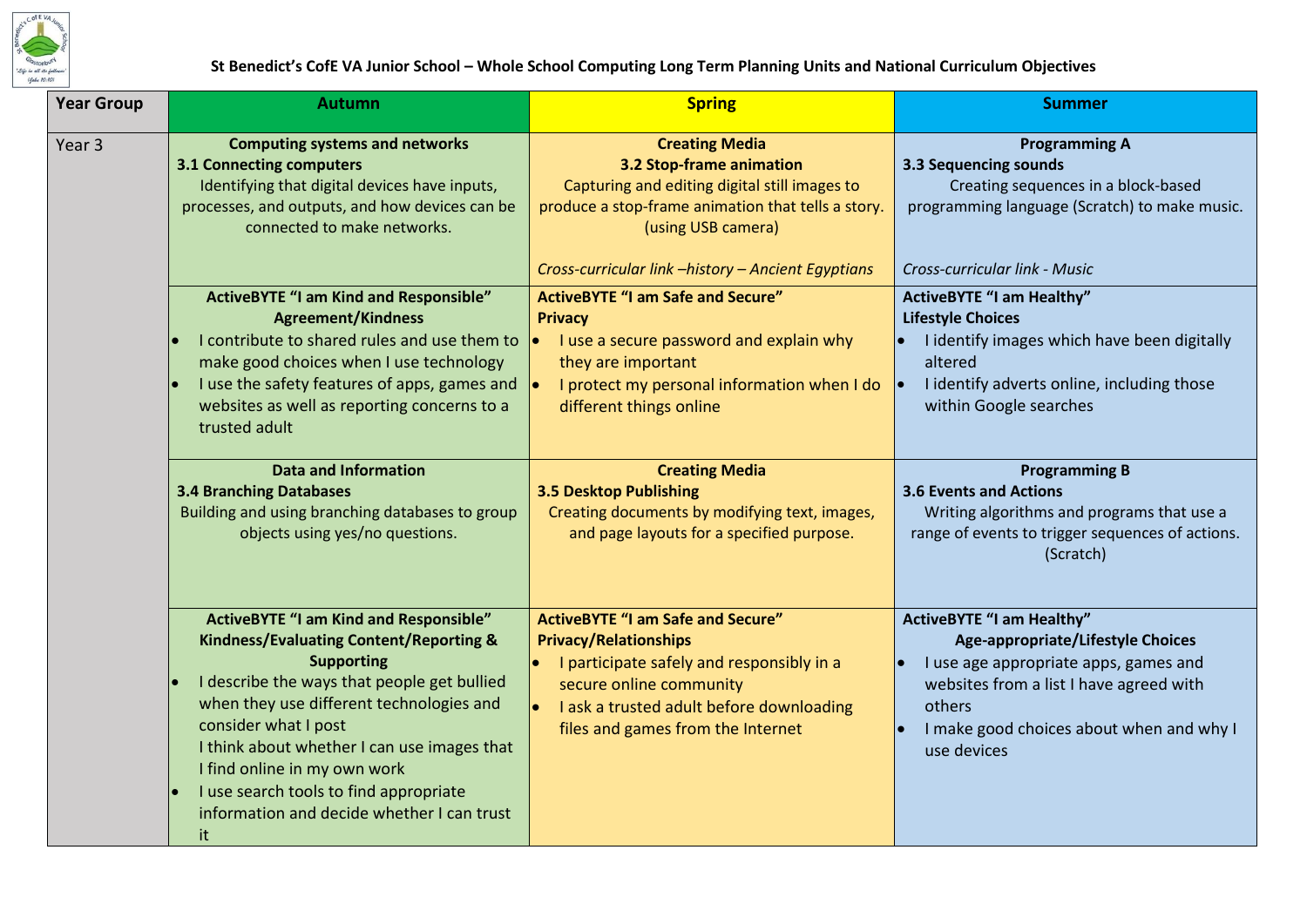| Year 4 | <b>Computing systems and networks</b>             | <b>Data and Information</b>                          | <b>Programming B</b>                                    |
|--------|---------------------------------------------------|------------------------------------------------------|---------------------------------------------------------|
|        | 4.1 The Internet                                  | <b>4.4 Data Logging</b>                              | 4.6 Repetition in games                                 |
|        | Recognising the internet as a network of          | Recognising how and why data is collected over       | Using a block-based programming language                |
|        | networks including the WWW, and why we            | time, before using data loggers to carry out an      | (Scratch) to explore count-controlled and infinite      |
|        | should evaluate online content.                   | investigation.                                       | loops when creating a game.                             |
|        |                                                   |                                                      |                                                         |
|        |                                                   | Cross-curricular link - Science - States of matter - |                                                         |
|        |                                                   | evaporation                                          |                                                         |
|        | <b>ActiveBYTE "I am Kind and Responsible"</b>     | <b>ActiveBYTE "I am Safe and Secure"</b>             | <b>ActiveBYTE "I am Healthy"</b>                        |
|        | <b>Agreement</b>                                  | <b>Privacy/Relationships</b>                         | Self-image / Lifestyle Choices                          |
|        | I contribute to shared rules and use them to      | I know that anything I share online will stay        | I explain how digitally altered images in the           |
|        | make good choices when I use technology           | there to be seen and used by others                  | media make me feel                                      |
|        | I use a range of strategies to protect myself     | I make safe choices when using technology            | I ignore or close adverts that appear on my             |
|        | and my friends from harm online, including        | to communicate responsibly with others               | device and explain my reasons                           |
|        | reporting concerns to a trusted adult             |                                                      |                                                         |
|        | I comment positively and respectfully when        |                                                      |                                                         |
|        | I use different technologies                      |                                                      |                                                         |
|        |                                                   |                                                      |                                                         |
|        | <b>Creating Media</b>                             | <b>Programming A</b>                                 | <b>Creating Media</b>                                   |
|        | <b>4.2 Audio Editing</b>                          | <b>4.3 Repetition in shapes</b>                      | 4.5 Photo editing                                       |
|        | Capturing and editing audio to produce a          | Using a text-based programming language (Turtle      | Manipulating digital images, and reflecting on the      |
|        | podcast, ensuring that copyright is considered.   | Playground) to explore count-controlled loops        | impact of changes and whether the required              |
|        | Cross-curricular link - English - Pod casts about | when drawing shapes.                                 | purpose is fulfilled.                                   |
|        | "The Whale"                                       |                                                      | Cross-curricular link - Science - Living Things and     |
|        |                                                   |                                                      | Habitats -create a new minibeast                        |
|        |                                                   |                                                      |                                                         |
|        | <b>ActiveBYTE "I am Kind and Responsible"</b>     | <b>ActiveBYTE "I am Safe and Secure"</b>             | <b>ActiveBYTE "I am Healthy"</b>                        |
|        | <b>Evaluating Content</b>                         | <b>Protecting Devices</b>                            | Age Appropriate/ Lifestyle Choices                      |
|        | I identify key words to use when searching        | I explain why I need to ask a trusted adult          | I choose apps, games and websites that are<br>$\bullet$ |
|        | safely online and think about the reliability     | before downloading files and games from              | appropriate for my age and explain my                   |
|        | of information I find                             | the internet                                         | reasons to friends                                      |
|        | I explain how to check who owns photos,           |                                                      | I tell my friends about the sensible choices I          |
|        | text and clipart                                  |                                                      | make about when and why I use device                    |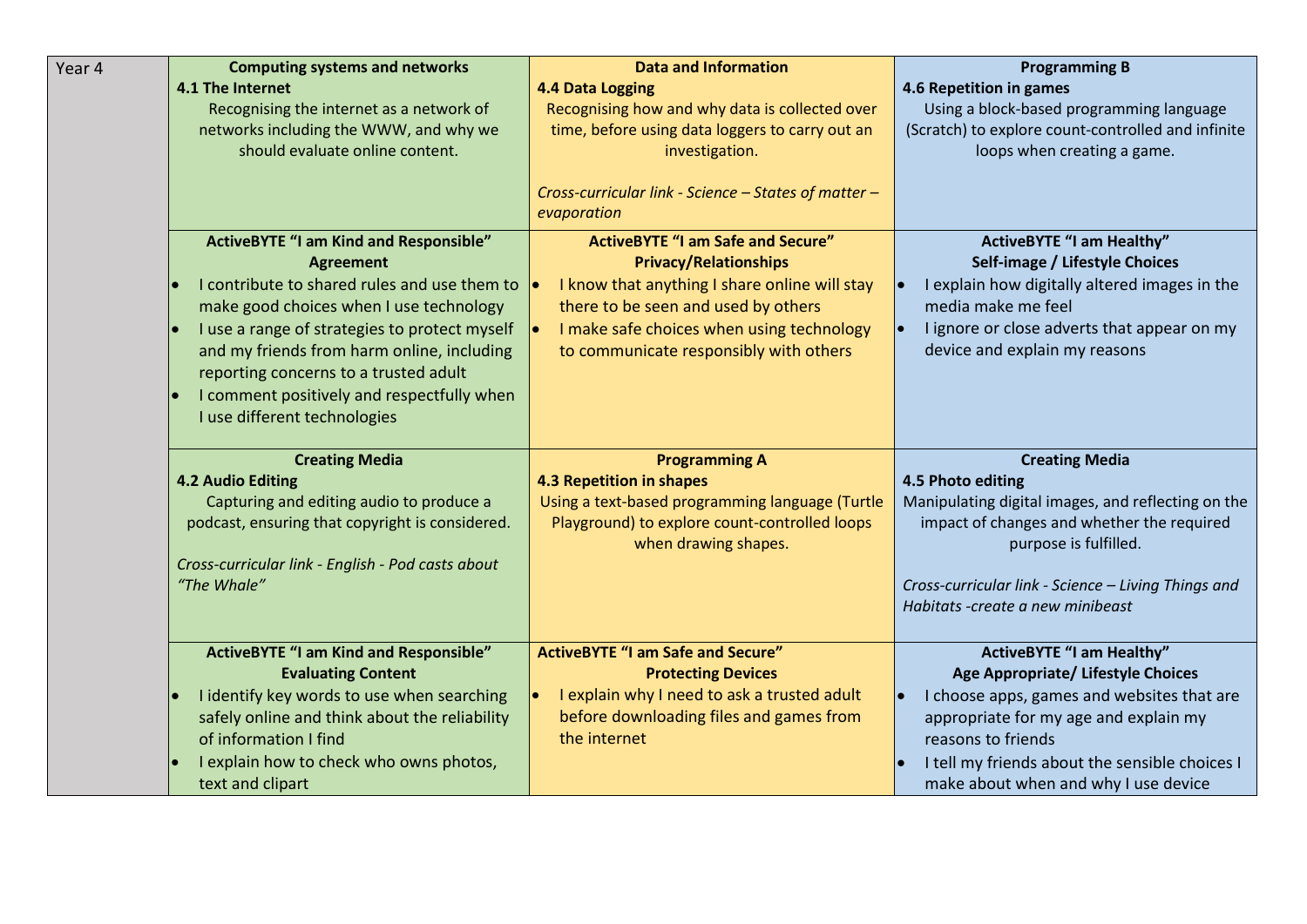| Year 5 | <b>Computing systems and networks</b>                  | <b>Creating Media</b>                             | <b>Programming B</b>                             |
|--------|--------------------------------------------------------|---------------------------------------------------|--------------------------------------------------|
|        | 5.1 Sharing Information                                | 5.2 Video editing                                 | 5.6 Selection in quizzes                         |
|        | Identifying and exploring how information              | Planning, capturing, and editing video to produce | Exploring selection in programming to design and |
|        | is shared between digital systems.                     | a short film.                                     | code an interactive quiz. (Scratch)              |
|        |                                                        |                                                   |                                                  |
|        | <b>ActiveBYTE "I am Kind and Responsible"</b>          | <b>ActiveBYTE "I am Safe and Secure"</b>          | <b>ActiveBYTE "I am Healthy"</b>                 |
|        | <b>Evaluating Content</b>                              | <b>Privacy</b>                                    | <b>Self Image</b>                                |
|        | I use a search engine to find and evaluate             | I explain the risks of sharing too much about     | I know the reasons why images are altered        |
|        | different types of information                         | myself online                                     | I recognise that online friendships affect my    |
|        | I contribute to shared rules and use them to $\bullet$ | I use a secure password and safe screen           | feelings                                         |
|        | support myself and others when we use                  | name when I am using an online tool               |                                                  |
|        | technology                                             |                                                   |                                                  |
|        |                                                        |                                                   |                                                  |
|        | <b>Programming A</b>                                   | <b>Data and Information</b>                       | <b>Creating Media</b>                            |
|        | 5.3 Selection in physical computing                    | <b>5.4 Flat-file databases</b>                    | 5.5 Vector drawing                               |
|        | Exploring conditions and selection using a             | Using a database to order data and create charts  | Creating images in a drawing program by using    |
|        | programmable microcontroller.(Crumble)                 | to answer questions.                              | layers and groups of objects.                    |
|        |                                                        |                                                   |                                                  |
|        | <b>ActiveBYTE "I am Kind and Responsible"</b>          | <b>ActiveBYTE "I am Safe and Secure"</b>          | <b>ActiveBYTE "I am Healthy"</b>                 |
|        | <b>Kindness</b>                                        | <b>Relationships</b>                              | <b>Lifestyle Choices</b>                         |
|        | I always communicate kindly and                        | I compare my online and face-to-face              | I identify the intended audience for an          |
|        | respectfully and can describe the impact               | relationships                                     | advert                                           |
|        | where this does not happen                             |                                                   | I evaluate my own and others' choices when       |
|        | I contribute to shared rules and use them to           |                                                   | using games and devices                          |
|        | support myself and others when we use                  |                                                   |                                                  |
|        | technology                                             |                                                   |                                                  |
|        | I explain why I need to protect myself and             |                                                   |                                                  |
|        | my friends and the best ways to do this,               |                                                   |                                                  |
|        | including reporting concerns to a trusted              |                                                   |                                                  |
|        | adult                                                  |                                                   |                                                  |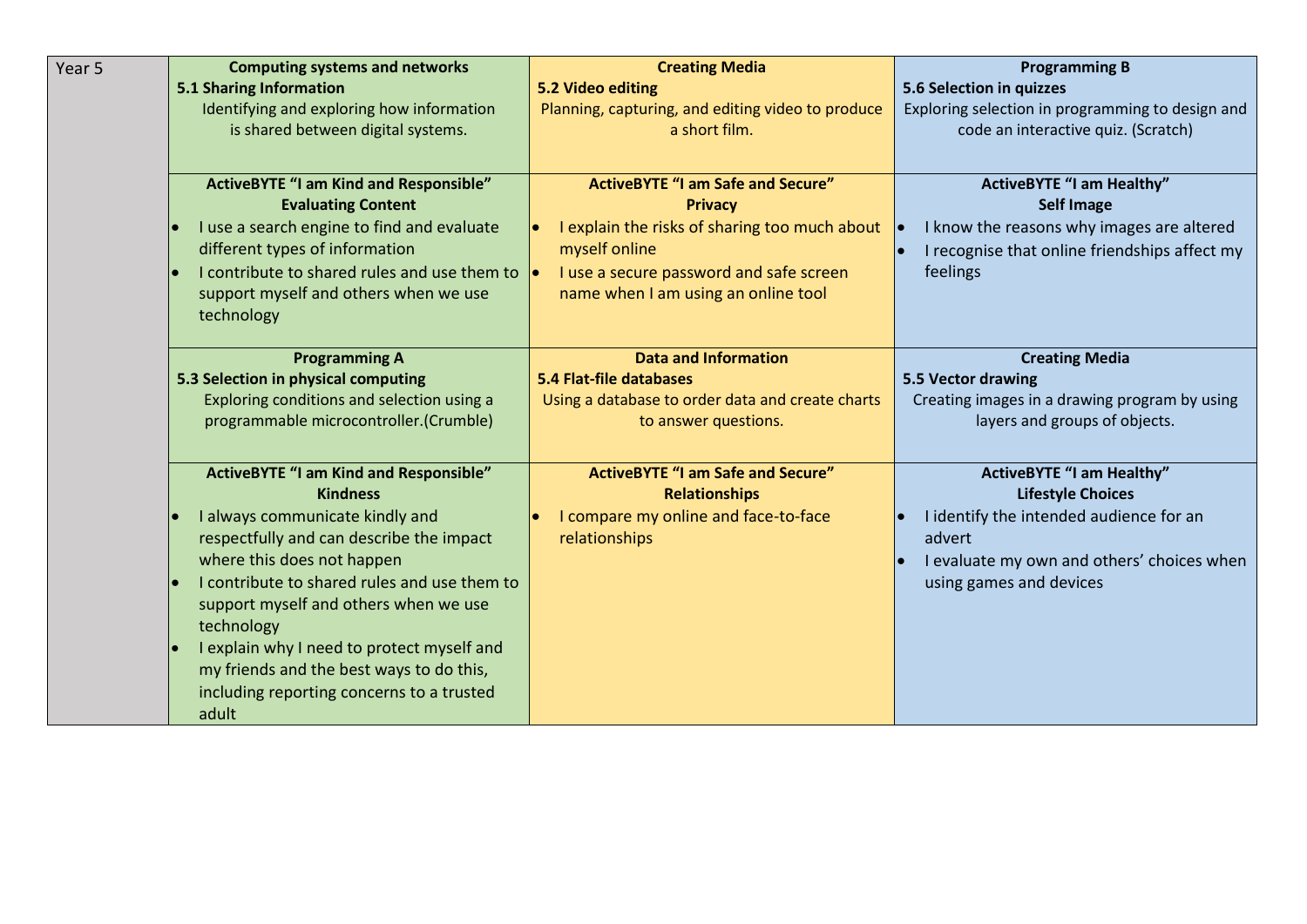| Year <sub>6</sub> | <b>Creating media</b>                                                                                                                                                                                                                                                                                                                                                                                         | <b>Creating media</b>                                                                                                                                                                                                                  | <b>Programming A</b>                                                                                                                                          |
|-------------------|---------------------------------------------------------------------------------------------------------------------------------------------------------------------------------------------------------------------------------------------------------------------------------------------------------------------------------------------------------------------------------------------------------------|----------------------------------------------------------------------------------------------------------------------------------------------------------------------------------------------------------------------------------------|---------------------------------------------------------------------------------------------------------------------------------------------------------------|
|                   | 6.5 3D modelling                                                                                                                                                                                                                                                                                                                                                                                              | 6.2 Web page creation                                                                                                                                                                                                                  | 6.3 Variables in games                                                                                                                                        |
|                   | Planning, developing, and evaluating 3D<br>computer models of physical objects.                                                                                                                                                                                                                                                                                                                               | Designing and creating webpages, giving<br>consideration to copyright, aesthetics, and<br>navigation.                                                                                                                                  | Exploring variables when designing and coding a<br>game. (Scratch)                                                                                            |
|                   |                                                                                                                                                                                                                                                                                                                                                                                                               | Cross-curricular link - favourite authors                                                                                                                                                                                              |                                                                                                                                                               |
|                   | <b>ActiveBYTE "I am Kind and Responsible"</b>                                                                                                                                                                                                                                                                                                                                                                 | <b>ActiveBYTE "I am Safe and Secure"</b>                                                                                                                                                                                               | <b>ActiveBYTE "I am Healthy"</b>                                                                                                                              |
|                   | <b>Reporting/Supporting</b><br>I support my friends to protect themselves<br>and make good choices online, including<br>reporting concerns to a trusted adult<br>I contribute to shared rules and use them to $\vert \bullet \vert$<br>support myself and others when we use<br>technology<br>I talk about the way search results are<br>selected and ranked and check the<br>reliability of websites I visit | <b>Privacy</b><br>I consider terms and conditions and adjust<br>privacy settings to maintain control of my<br>personal information<br>I check the information about me online and<br>know that some of it can be uploaded by<br>others | <b>Self Image</b><br>I explain how images in the media affect<br>how we feel about ourselves<br>I explain how my data is used to target<br>adverts towards me |
|                   | <b>Computing systems and networks</b>                                                                                                                                                                                                                                                                                                                                                                         | <b>Data and information</b>                                                                                                                                                                                                            | <b>Programming B</b>                                                                                                                                          |
|                   | <b>6.1 Internet communication</b>                                                                                                                                                                                                                                                                                                                                                                             | <b>6.4 Introduction to Spreadsheets</b>                                                                                                                                                                                                | 6.6 Sensing                                                                                                                                                   |
|                   | Recognising how the WWW can be used to<br>communicate and be searched to find<br>information.                                                                                                                                                                                                                                                                                                                 | Answering questions by using spreadsheets to<br>organise and calculate data.<br>Cross-curricular link - maths                                                                                                                          | Designing and coding a project that captures<br>inputs from a physical device. (Micro:bit)                                                                    |
|                   |                                                                                                                                                                                                                                                                                                                                                                                                               |                                                                                                                                                                                                                                        |                                                                                                                                                               |
|                   | <b>ActiveBYTE "I am Kind and Responsible"</b><br><b>Kindness</b>                                                                                                                                                                                                                                                                                                                                              | <b>ActiveBYTE "I am Safe and Secure"</b><br><b>Relationships</b>                                                                                                                                                                       | <b>ActiveBYTE "I am Healthy"</b><br><b>Lifestyle Choices</b>                                                                                                  |
|                   | I always communicate kindly and<br>respectfully and work with others to help<br>everyone enjoy their use of technology                                                                                                                                                                                                                                                                                        | I explain how to communicate safely and<br>responsibly with people I only know online                                                                                                                                                  | I support my friends in evaluating their use<br>of games and devices and make good<br>choices for myself                                                      |